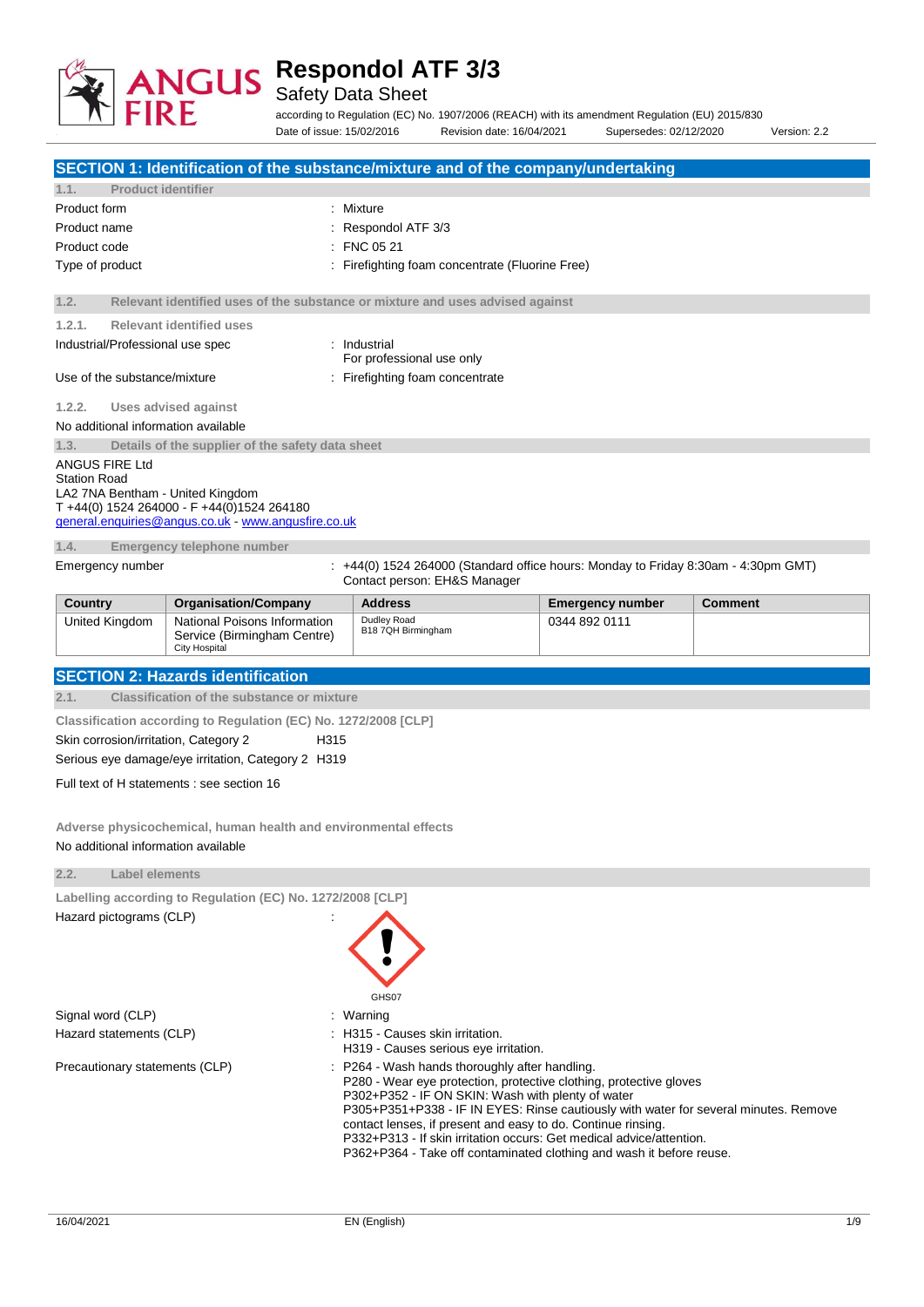### Safety Data Sheet

according to Regulation (EC) No. 1907/2006 (REACH) with its amendment Regulation (EU) 2015/830

### **2.3. Other hazards**

PBT: not relevant – no registration required

vPvB: not relevant – no registration required

### **SECTION 3: Composition/information on ingredients**

### **3.1. Substances**

Not applicable

**3.2. Mixtures**

| <b>Name</b>                                                                 | <b>Product identifier</b>                                                                               | $\frac{9}{6}$ | <b>Classification according to</b><br><b>Regulation (EC) No.</b><br>1272/2008 [CLP] |
|-----------------------------------------------------------------------------|---------------------------------------------------------------------------------------------------------|---------------|-------------------------------------------------------------------------------------|
| 1,2-propanediol<br>substance with national workplace exposure limit(s) (GB) | (CAS-No.) 57-55-6<br>(EC-No.) 200-338-0<br>(REACH-no) 01-2119456809-23                                  | $4 - 10$      | Not classified                                                                      |
| 1-butoxy-2-propanol                                                         | (CAS-No.) 5131-66-8<br>(EC-No.) 225-878-4<br>(EC Index-No.) 603-052-00-8<br>(REACH-no) 01-2119475527-28 | $4 - 10$      | Skin Irrit. 2, H315<br>Eye Irrit. 2, H319                                           |
| Sulfuric acid, mono-C8-10 (even numbered)-alkyl esters,<br>sodium salts     | (CAS-No.) 85338-42-7<br>(EC-No.) 939-332-4<br>(REACH-no) 01-2119972287-26                               | $1 - 4$       | Acute Tox. 4 (Oral), H302<br>Skin Irrit. 2, H315<br>Eye Dam. 1, H318                |
| Sodium laureth sulphate                                                     | (CAS-No.) 68891-38-3<br>(EC-No.) 500-234-8<br>(REACH-no) 01-2119488639-16                               | $1 - 4$       | Skin Irrit. 2, H315<br>Eye Dam. 1, H318<br>Aquatic Chronic 3, H412                  |
| 1-dodecanol                                                                 | (CAS-No.) 112-53-8<br>(EC-No.) 203-982-0<br>(REACH-no) 01-2119485976-15                                 | $0.1 - 1$     | Eye Irrit. 2, H319<br>Aquatic Acute 1, H400<br>Aquatic Chronic 2, H411              |
| 1-tetradecanol                                                              | (CAS-No.) 112-72-1<br>(EC-No.) 204-000-3<br>(REACH-no) 01-2119485910-33                                 | $0.1 - 1$     | Eye Irrit. 2, H319<br>Aquatic Chronic 1, H410                                       |

### **Specific concentration limits:**

| <b>Name</b>                                                             | <b>Product identifier</b>                                                 | <b>Specific concentration limits</b>                                     |
|-------------------------------------------------------------------------|---------------------------------------------------------------------------|--------------------------------------------------------------------------|
| Sulfuric acid, mono-C8-10 (even numbered)-alkyl esters,<br>sodium salts | (CAS-No.) 85338-42-7<br>(EC-No.) 939-332-4<br>(REACH-no) 01-2119972287-26 | $(10=<$ C < 20) Eye Irrit. 2, H319<br>$(20 = C < 100)$ Eye Dam. 1, H318  |
| Sodium laureth sulphate                                                 | (CAS-No.) 68891-38-3<br>(EC-No.) 500-234-8<br>(REACH-no) 01-2119488639-16 | $(5 = C < 10)$ Eye Irrit. 2, H319<br>$(10 = < C < 100)$ Eye Dam. 1, H318 |

Full text of H-statements: see section 16

| <b>SECTION 4: First aid measures</b>                                                                                                                                                                                              |                                                                                                                                                                                   |
|-----------------------------------------------------------------------------------------------------------------------------------------------------------------------------------------------------------------------------------|-----------------------------------------------------------------------------------------------------------------------------------------------------------------------------------|
| Description of first aid measures<br>4.1.                                                                                                                                                                                         |                                                                                                                                                                                   |
| First-aid measures general                                                                                                                                                                                                        | : Never give anything by mouth to an unconscious person. If you feel unwell, seek medical<br>advice (show the label where possible).                                              |
| First-aid measures after inhalation                                                                                                                                                                                               | : Allow affected person to breathe fresh air. Allow the victim to rest.                                                                                                           |
| First-aid measures after skin contact                                                                                                                                                                                             | Wash with plenty of water. Wash contaminated clothing before reuse. If skin irritation occurs:<br>Get medical advice/attention.                                                   |
| First-aid measures after eye contact                                                                                                                                                                                              | Rinse cautiously with water for several minutes. Remove contact lenses, if present and easy to<br>do. Continue rinsing. If eye irritation persists: Get medical advice/attention. |
| First-aid measures after ingestion                                                                                                                                                                                                | : Rinse mouth. Do NOT induce vomiting. Obtain emergency medical attention.                                                                                                        |
| Most important symptoms and effects, both acute and delayed<br>4.2.                                                                                                                                                               |                                                                                                                                                                                   |
| Symptoms/effects after skin contact                                                                                                                                                                                               | : Causes skin irritation.                                                                                                                                                         |
| Symptoms/effects after eye contact                                                                                                                                                                                                | : Causes serious eye irritation.                                                                                                                                                  |
| $\mathcal{L}$ , and the set of the set of the set of the set of the set of the set of the set of the set of the set of the set of the set of the set of the set of the set of the set of the set of the set of the set of the set |                                                                                                                                                                                   |

**4.3. Indication of any immediate medical attention and special treatment needed** Treat symptomatically.

|             | <b>SECTION 5: Firefighting measures</b>                        |                                                                                                       |
|-------------|----------------------------------------------------------------|-------------------------------------------------------------------------------------------------------|
| 5.1.        | <b>Extinguishing media</b>                                     |                                                                                                       |
|             | Suitable extinguishing media<br>Unsuitable extinguishing media | : No specific measures are necessary. This product is a fire extinguishing medium.<br>Not applicable. |
| 5.2.        | Special hazards arising from the substance or mixture          |                                                                                                       |
| Fire hazard |                                                                | : No fire hazard.                                                                                     |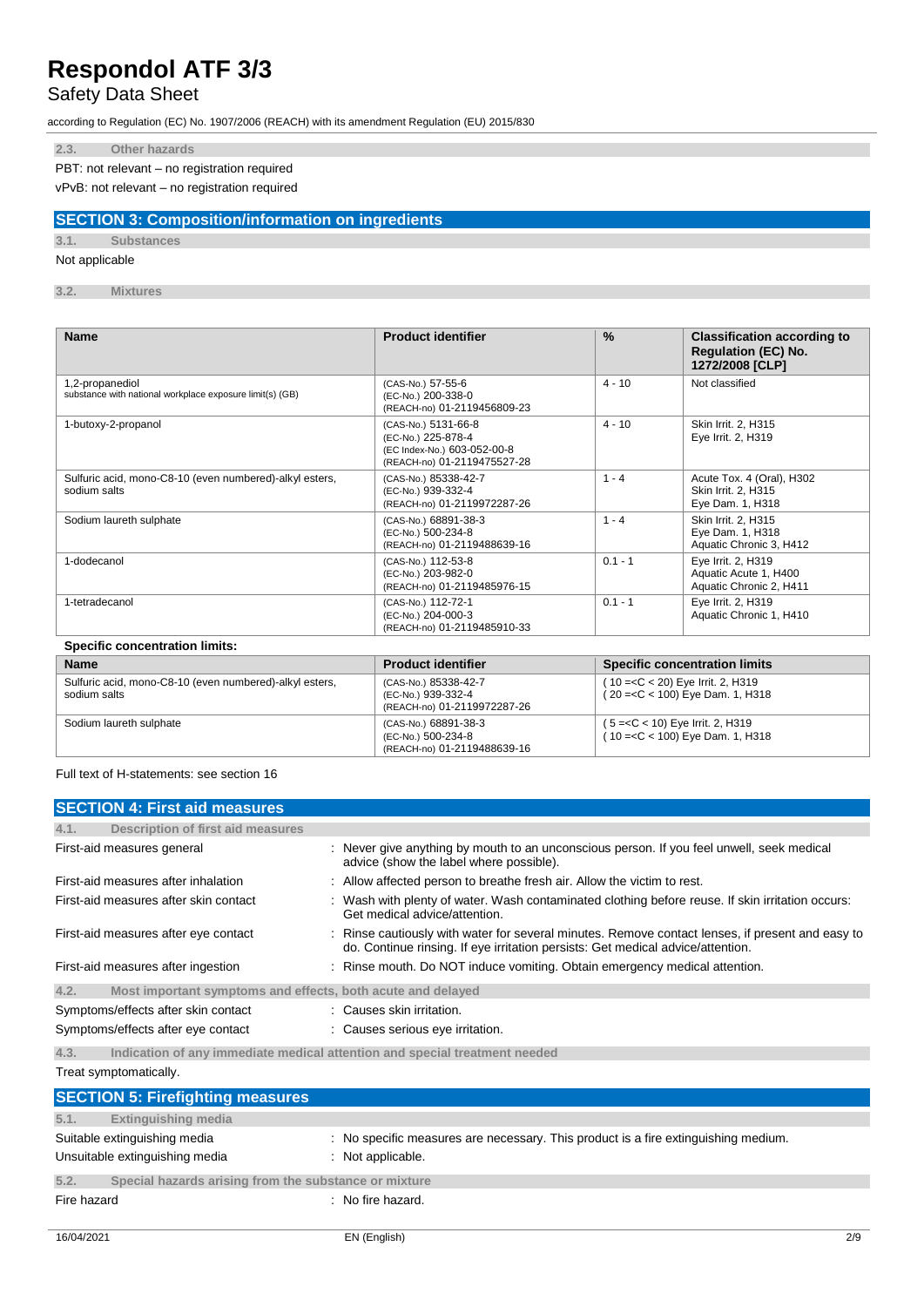### Safety Data Sheet

according to Regulation (EC) No. 1907/2006 (REACH) with its amendment Regulation (EU) 2015/830

| 5.3.                      | <b>Advice for firefighters</b>                                         |                                                                                                                                                                                                                                                                          |
|---------------------------|------------------------------------------------------------------------|--------------------------------------------------------------------------------------------------------------------------------------------------------------------------------------------------------------------------------------------------------------------------|
| Firefighting instructions |                                                                        | Not applicable.                                                                                                                                                                                                                                                          |
|                           | Protection during firefighting                                         | Not applicable.                                                                                                                                                                                                                                                          |
|                           | <b>SECTION 6: Accidental release measures</b>                          |                                                                                                                                                                                                                                                                          |
| 6.1.                      |                                                                        | Personal precautions, protective equipment and emergency procedures                                                                                                                                                                                                      |
| 6.1.1.                    | For non-emergency personnel                                            |                                                                                                                                                                                                                                                                          |
|                           | Emergency procedures                                                   | Evacuate unnecessary personnel.                                                                                                                                                                                                                                          |
| 6.1.2.                    | For emergency responders                                               |                                                                                                                                                                                                                                                                          |
|                           | Protective equipment                                                   | Do not attempt to take action without suitable protective equipment. For further information<br>refer to section 8: "Exposure controls/personal protection".                                                                                                             |
| 6.2.                      | <b>Environmental precautions</b>                                       |                                                                                                                                                                                                                                                                          |
|                           |                                                                        | Prevent entry to sewers and public waters. Notify authorities if product enters sewers or public waters.                                                                                                                                                                 |
| 6.3.                      | Methods and material for containment and cleaning up                   |                                                                                                                                                                                                                                                                          |
|                           | Methods for cleaning up                                                | Soak up spills with inert solids, such as clay or diatomaceous earth as soon as possible. Collect<br>spillage. Store away from other materials.                                                                                                                          |
| 6.4.                      | Reference to other sections                                            |                                                                                                                                                                                                                                                                          |
|                           | 8. Exposure controls/personal protection. 13. Disposal considerations. |                                                                                                                                                                                                                                                                          |
|                           | <b>SECTION 7: Handling and storage</b>                                 |                                                                                                                                                                                                                                                                          |
| 7.1.                      | Precautions for safe handling                                          |                                                                                                                                                                                                                                                                          |
|                           | Precautions for safe handling                                          | Avoid contact with skin and eyes. Wear recommended personal protective equipment. Read<br>and follow manufacturer's recommendations. Handle in accordance with good industrial<br>hygiene and safety procedures. Read and follow the Safety Data Sheet (SDS) before use. |
|                           | Hygiene measures                                                       | : Wash hands thoroughly after handling.                                                                                                                                                                                                                                  |
| 7.2.                      | Conditions for safe storage, including any incompatibilities           |                                                                                                                                                                                                                                                                          |
|                           | Storage conditions                                                     | Store in original container. Keep container tightly closed. Store at temperatures not exceeding<br>60°C (140°F) (intermittent). Protect from sunlight. Protect from freezing. Keep/Store away from<br>incompatible materials.                                            |
| 7.3.                      | Specific end use(s)                                                    |                                                                                                                                                                                                                                                                          |

Firefighting foam concentrate.

| <b>SECTION 8: Exposure controls/personal protection</b> |                              |                       |  |  |
|---------------------------------------------------------|------------------------------|-----------------------|--|--|
| 8.1.<br><b>Control parameters</b>                       |                              |                       |  |  |
| $1,2$ -propanediol (57-55-6)                            |                              |                       |  |  |
| United Kingdom                                          | WEL TWA (mg/m <sup>3</sup> ) | 474 mg/m <sup>3</sup> |  |  |
| $10 \text{ ma/m}^3$                                     |                              |                       |  |  |
| United Kingdom                                          | WEL TWA (ppm)                | $150$ ppm             |  |  |

**8.2. Exposure controls**

### **Appropriate engineering controls:**

Ensure adequate ventilation. Follow the exposure limits given on this material safety data sheet.

### **Personal protective equipment:**

Wear recommended personal protective equipment.

#### **Hand protection:**

Wear protective gloves (Recommended: Protective index 6, corresponding > 480 minutes of permeation time according to EN 374): nitrile rubber (NBR) - 0.2 mm coating thickness

#### **Eye protection:**

Sealed safety goggles

#### **Skin and body protection:**

Wear suitable protective clothing. Wear suitable protective clothing

### **Respiratory protection:**

In case of insufficient ventilation, wear suitable respiratory equipment (recommended filter type A2/P2)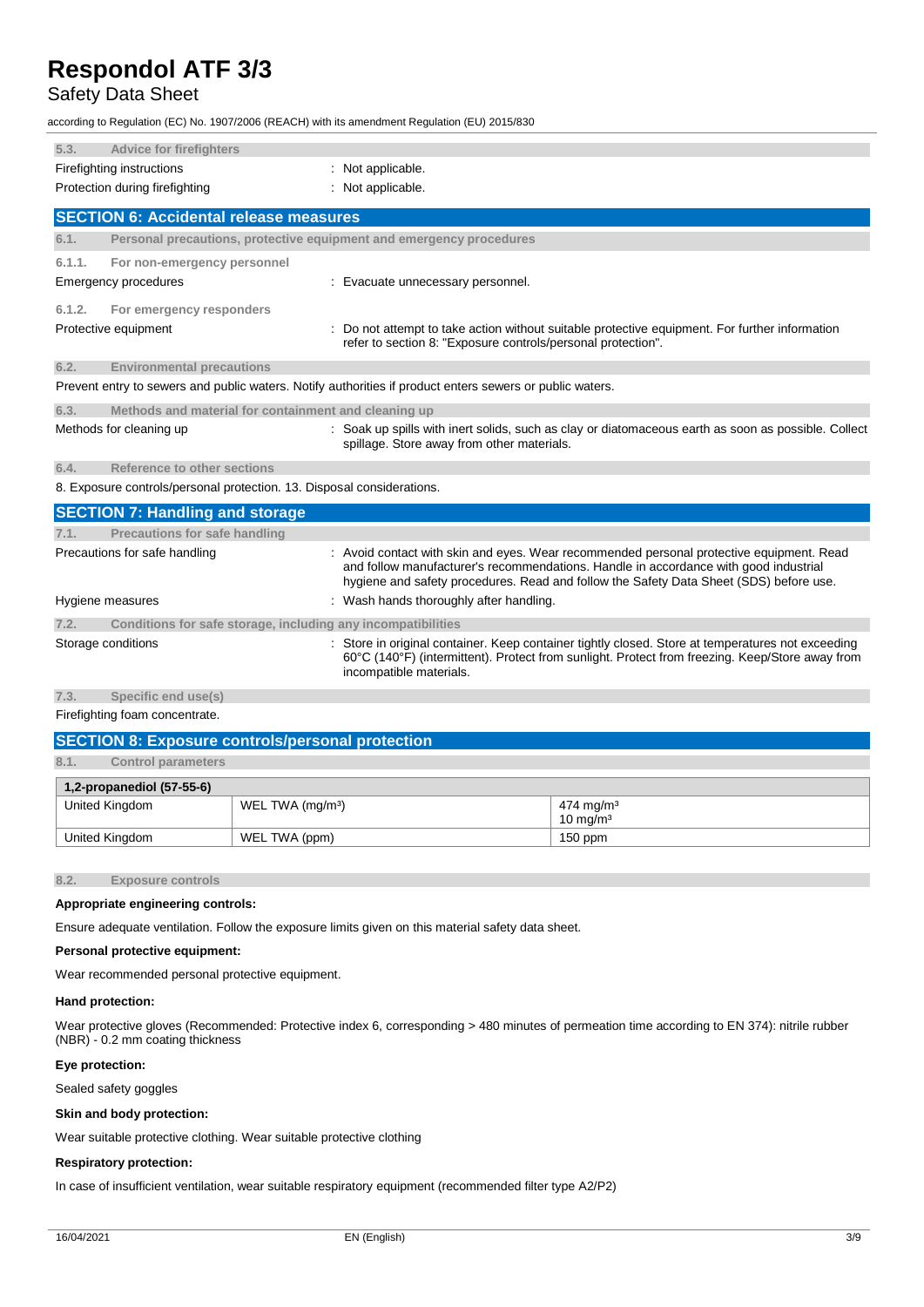### Safety Data Sheet

according to Regulation (EC) No. 1907/2006 (REACH) with its amendment Regulation (EU) 2015/830

### **Thermal hazard protection:**

Wear thermal protective clothing, when necessary.

### **Environmental exposure controls:**

Contain spills. Prevent releases. Observe national regulations on emissions. Ensure all national/local regulations are observed.

#### **Other information:**

Do not eat, drink or smoke when using this product.

### **SECTION 9: Physical and chemical properties 9.1. Information on basic physical and chemical properties** Physical state in the state in the state of the state in the state in the state in the state in the state in the state in the state in the state in the state in the state in the state in the state in the state in the state Colour : Light yellow. Odour : Characteristic. Odour threshold **in the contract of the contract of the contract of the contract of the contract of the contract of the contract of the contract of the contract of the contract of the contract of the contract of the contra** pH : 7 - 8 Relative evaporation rate (butylacetate=1) : No data available Melting point **in the case of the case of the case of the case of the case of the case of the case of the case of the case of the case of the case of the case of the case of the case of the case of the case of the case of** Freezing point : -6 °C Boiling point **in the case of the case of the case of the case of the case of the case of the case of the case of the case of the case of the case of the case of the case of the case of the case of the case of the case of** Flash point : > 100 °C Auto-ignition temperature **interest and the Contract Contract Auto-** : No data available Decomposition temperature : No data available Flammability (solid, gas) : No data available Vapour pressure in the settlement of the settlement of the No data available Relative vapour density at 20 °C : No data available Relative density **in the case of the COV** Relative density **in the case of the COV** Relative density Density : 1.02 - 1.04 Solubility : No data available : No data available Log Pow **: No data available** Viscosity, kinematic intervals of the state of the No data available Viscosity, dynamic **intervalse in the Contract of Contract Available** : No data available Explosive properties **in the set of the set of the S** and S in No data available Oxidising properties **in the contract of the Contract August** 2012 : No data available Explosive limits **Explosive Limits Explosive Limits Explosive Limits Explosive Limits EXPLOSIVE 2019**

**9.2. Other information**

No additional information available

|       | <b>SECTION 10: Stability and reactivity</b>                                                   |
|-------|-----------------------------------------------------------------------------------------------|
| 10.1. | <b>Reactivity</b>                                                                             |
|       | The product is stable and non reactive under normal conditions of use, storage and transport. |
| 10.2. | <b>Chemical stability</b>                                                                     |
|       | Stable under normal conditions.                                                               |
| 10.3. | Possibility of hazardous reactions                                                            |
|       | No dangerous reactions known under normal conditions of use.                                  |
| 10.4. | <b>Conditions to avoid</b>                                                                    |
|       | Incompatible materials. Extremely high or low temperatures.                                   |
| 10.5. | Incompatible materials                                                                        |
|       | Alkali metals. Oxidizing agent. Water reactive substances.                                    |
| 10.6. | Hazardous decomposition products                                                              |
|       | Carbon oxides. Sulphur oxides. Nitrogen oxides (NOx). Sodium oxides.                          |
|       | <b>SECTION 11: Toxicological information</b>                                                  |
| 11.1. | Information on toxicological effects                                                          |

Acute toxicity in the contract of the contract of the contract of the contract of the contract of the contract of the contract of the contract of the contract of the contract of the contract of the contract of the contract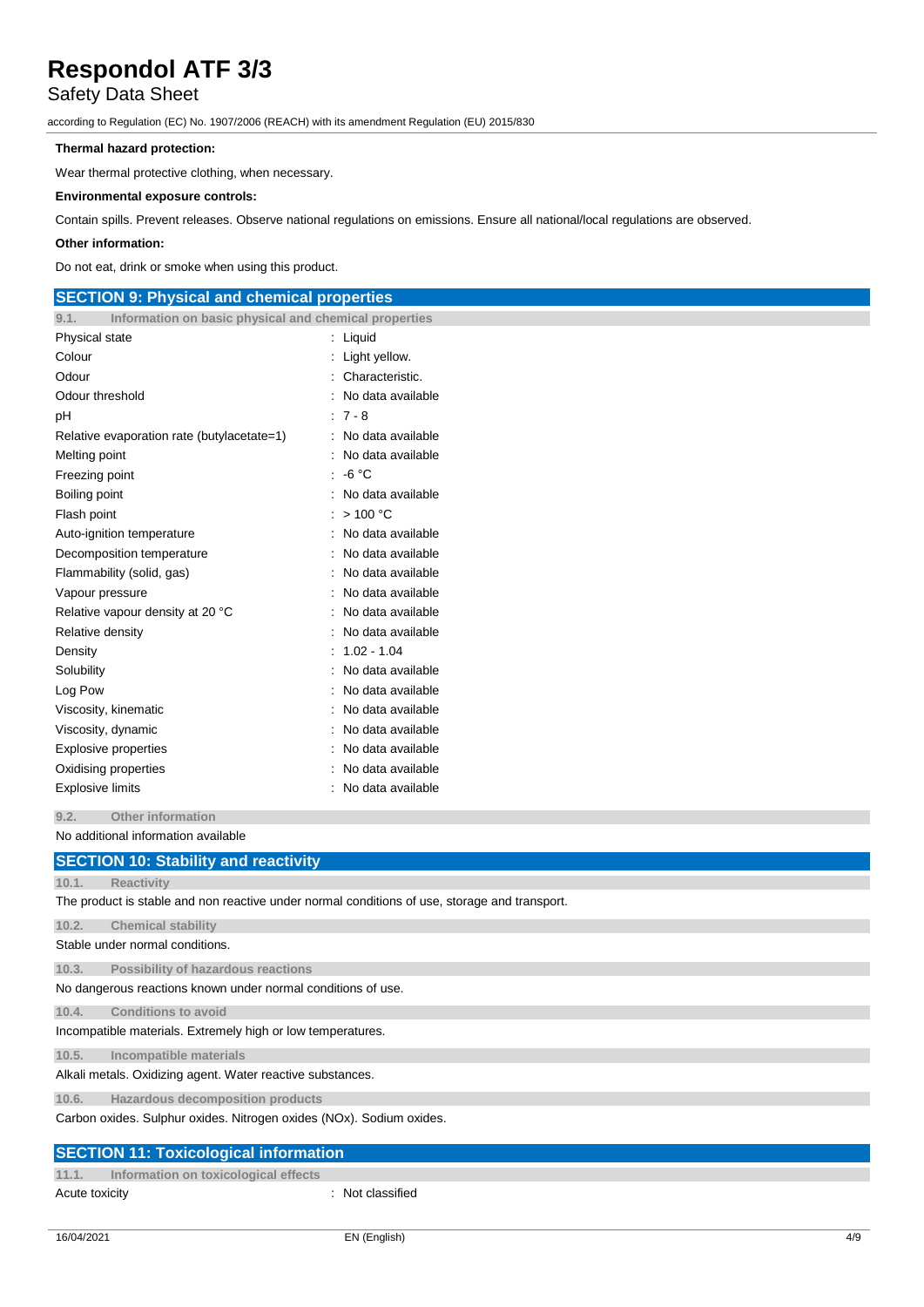### Safety Data Sheet

according to Regulation (EC) No. 1907/2006 (REACH) with its amendment Regulation (EU) 2015/830

| 1-dodecanol (112-53-8)               |                                                                                                                               |  |  |
|--------------------------------------|-------------------------------------------------------------------------------------------------------------------------------|--|--|
| LD50 oral rat                        | > 2000 mg/kg bodyweight (OECD 401: Acute Oral Toxicity, Rat, Male / female, Experimental<br>value, Oral)                      |  |  |
| LD50 dermal rabbit                   | 8000 - 12000 mg/kg bodyweight (Equivalent or similar to OECD 402, 24 h, Rabbit, Male /<br>female, Experimental value, Dermal) |  |  |
| LC50 inhalation rat (mg/l)           | > 71 mg/l (1 h, Rat, Male / female, Read-across, Inhalation (mist))                                                           |  |  |
| 1-tetradecanol (112-72-1)            |                                                                                                                               |  |  |
| LD50 oral rat                        | > 2000 mg/kg bodyweight (OECD 401: Acute Oral Toxicity, Rat, Male / female, Experimental<br>value, Oral)                      |  |  |
| LD50 dermal rabbit                   | 8000 mg/kg bodyweight (24 h, Rabbit, Male / female, Experimental value, Dermal)                                               |  |  |
| LC50 inhalation rat (mg/l)           | > 1.5 mg/l air (1 h, Rat, Male / female, Experimental value, Inhalation (vapours))                                            |  |  |
| 1-butoxy-2-propanol (5131-66-8)      |                                                                                                                               |  |  |
| LD50 oral rat                        | 3300 mg/kg bodyweight (OECD 401: Acute Oral Toxicity, Rat, Male / female, Experimental<br>value, Oral)                        |  |  |
| LD50 dermal rat                      | > 2000 mg/kg bodyweight (OECD 402: Acute Dermal Toxicity, 24 h, Rat, Male / female,<br>Experimental value, Dermal)            |  |  |
| LC50 inhalation rat (ppm)            | > 651 ppm (Equivalent or similar to OECD 403, 4 h, Rat, Male / female, Experimental value,<br>Inhalation (vapours))           |  |  |
| 1,2-propanediol (57-55-6)            |                                                                                                                               |  |  |
| LD50 oral rat                        | 22000 mg/kg (Rat, Experimental value, Oral)                                                                                   |  |  |
| LD50 dermal rabbit                   | > 2000 mg/kg bodyweight (24 h, Rabbit, Experimental value, Dermal, 14 day(s))                                                 |  |  |
| Sodium laureth sulphate (68891-38-3) |                                                                                                                               |  |  |
| LD50 oral rat                        | 4100 mg/kg bodyweight (OECD 401: Acute Oral Toxicity, Rat, Male / female, Experimental<br>value, Oral)                        |  |  |
| LD50 dermal rat                      | > 2000 mg/kg bodyweight (OECD 402: Acute Dermal Toxicity, 24 h, Rat, Male / female,<br>Experimental value, Dermal)            |  |  |
| Skin corrosion/irritation            | : Causes skin irritation.                                                                                                     |  |  |
|                                      | pH: 7 - 8                                                                                                                     |  |  |
| Serious eye damage/irritation        | : Causes serious eye irritation.                                                                                              |  |  |
|                                      | pH: 7 - 8                                                                                                                     |  |  |
| Respiratory or skin sensitisation    | Not classified                                                                                                                |  |  |
| Germ cell mutagenicity               | Not classified                                                                                                                |  |  |
| Carcinogenicity                      | Not classified                                                                                                                |  |  |
| Reproductive toxicity                | Not classified                                                                                                                |  |  |
| STOT-single exposure                 | Not classified                                                                                                                |  |  |
| STOT-repeated exposure               | : Not classified                                                                                                              |  |  |
| Aspiration hazard                    | : Not classified                                                                                                              |  |  |

### **SECTION 12: Ecological information**

| 12.1.<br>Toxicity         |                                                                                                                                                       |  |  |
|---------------------------|-------------------------------------------------------------------------------------------------------------------------------------------------------|--|--|
| <b>Respondol ATF 3/3</b>  |                                                                                                                                                       |  |  |
| LC50 fish 1               | > 100 mg/l (96h; Brachydanio rerio)                                                                                                                   |  |  |
| EC50 Daphnia 1            | 139 mg/l (24h; Daphnia Magna)                                                                                                                         |  |  |
| EC50 Daphnia 2            | 100 mg/l (48h; Daphnia Magna)                                                                                                                         |  |  |
| ErC50 (algae)             | 348 mg/l (72h; Pseudokirchneriella subcapitata)                                                                                                       |  |  |
| NOEC chronic algae        | 100 mg/l (72h; Pseudokirchneriella subcapitata)                                                                                                       |  |  |
| 1-dodecanol (112-53-8)    |                                                                                                                                                       |  |  |
| LC50 fish 1               | 1.01 mg/l (96 h, Pimephales promelas, Flow-through system)                                                                                            |  |  |
| EC50 Daphnia 1            | 320 mg/l (OECD 202: Daphnia sp. Acute Immobilisation Test, 48 h, Daphnia magna)                                                                       |  |  |
| EC50 96h algae (1)        | 0.97 mg/l (Scenedesmus subspicatus, Inhibition)                                                                                                       |  |  |
| 1-tetradecanol (112-72-1) |                                                                                                                                                       |  |  |
| LC50 fish 1               | > 1 mg/l (OECD 203: Fish, Acute Toxicity Test, 96 h, Oncorhynchus mykiss, Semi-static<br>system, Fresh water, Experimental value)                     |  |  |
| EC50 Daphnia 1            | 3.2 mg/l (OECD 202: Daphnia sp. Acute Immobilisation Test, 48 h, Daphnia magna, Semi-<br>static system, Fresh water, Experimental value)              |  |  |
| EC50 Daphnia 2            | > 1000 mg/kg dwt (Equivalent or similar to EPA OPPTS 850.1735, 6 day(s), Heterocypris<br>incongruens, Static system, Fresh water, Experimental value) |  |  |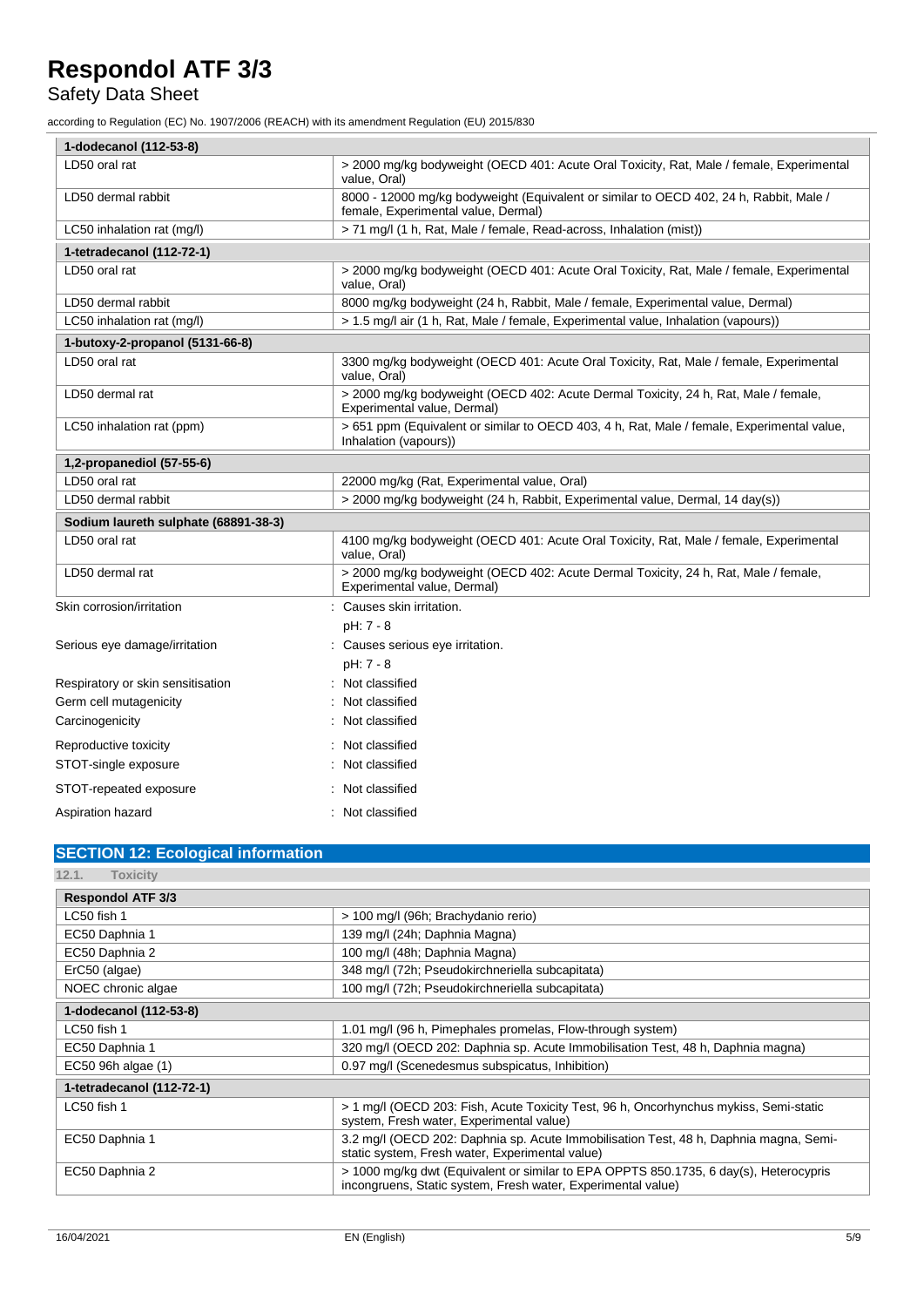### Safety Data Sheet

according to Regulation (EC) No. 1907/2006 (REACH) with its amendment Regulation (EU) 2015/830

| 1-butoxy-2-propanol (5131-66-8)      |                                                                                                                                                    |  |
|--------------------------------------|----------------------------------------------------------------------------------------------------------------------------------------------------|--|
| LC50 fish 1                          | 560 - 1000 mg/l (OECD 203: Fish, Acute Toxicity Test, 96 h, Poecilia reticulata, Static system,<br>Fresh water, Experimental value, GLP)           |  |
| EC50 Daphnia 1                       | > 1000 mg/l (OECD 202: Daphnia sp. Acute Immobilisation Test, 48 h, Daphnia magna, Static<br>system, Fresh water, Experimental value, GLP)         |  |
| EC50 96h algae (1)                   | > 1000 mg/l (Other, Pseudokirchneriella subcapitata, Static system, Fresh water, Experimental<br>value, GLP)                                       |  |
| 1,2-propanediol (57-55-6)            |                                                                                                                                                    |  |
| LC50 fish 1                          | 51600 mg/l (OECD 203: Fish, Acute Toxicity Test, 96 h, Oncorhynchus mykiss, Experimental<br>value)                                                 |  |
| LC50 fish 2                          | 40613 mg/l (Other, 96 h, Oncorhynchus mykiss, Static system, Fresh water, Experimental<br>value)                                                   |  |
| ErC50 (algae)                        | 24200 mg/l (OECD 201: Alga, Growth Inhibition Test, 72 h, Pseudokirchneriella subcapitata,<br>Static system, Fresh water, Experimental value, GLP) |  |
| Sodium laureth sulphate (68891-38-3) |                                                                                                                                                    |  |
| LC50 fish 1                          | 7.1 mg/l (OECD 203: Fish, Acute Toxicity Test, 96 h, Brachydanio rerio, Flow-through system,<br>Fresh water, Experimental value, GLP)              |  |
| EC50 Daphnia 1                       | 7.4 mg/l (OECD 202: Daphnia sp. Acute Immobilisation Test, 48 h, Daphnia magna, Static<br>system, Fresh water, Experimental value, GLP)            |  |
| ErC50 (algae)                        | 27.7 mg/l (OECD 201: Alga, Growth Inhibition Test, 72 h, Desmodesmus subspicatus, Static<br>system, Fresh water, Experimental value, GLP)          |  |

**12.2. Persistence and degradability**

| <b>Respondol ATF 3/3</b>                  |                                                                                                                |  |  |
|-------------------------------------------|----------------------------------------------------------------------------------------------------------------|--|--|
| Persistence and degradability             | The product is readily biodegradable.                                                                          |  |  |
| Biochemical oxygen demand (BOD)           | 67.5 g O2/I (5 days)                                                                                           |  |  |
| Chemical oxygen demand (COD)              | 449.9 g O2/I                                                                                                   |  |  |
| Biodegradation                            | 97 % (28 days)                                                                                                 |  |  |
| 1-dodecanol (112-53-8)                    |                                                                                                                |  |  |
| Persistence and degradability             | Biodegradable in the soil. Readily biodegradable in water.                                                     |  |  |
| ThOD                                      | 3.09 g $O2$ /g substance                                                                                       |  |  |
| BOD (% of ThOD)                           | 0.3                                                                                                            |  |  |
| 1-tetradecanol (112-72-1)                 |                                                                                                                |  |  |
| Persistence and degradability             | Readily biodegradable in water.                                                                                |  |  |
| ThOD                                      | 3.13 g $O2$ /g substance                                                                                       |  |  |
| 1-butoxy-2-propanol (5131-66-8)           |                                                                                                                |  |  |
| Persistence and degradability             | Readily biodegradable in water.                                                                                |  |  |
| 1,2-propanediol (57-55-6)                 |                                                                                                                |  |  |
| Persistence and degradability             | Biodegradable in the soil. Readily biodegradable in water.                                                     |  |  |
| Biochemical oxygen demand (BOD)           | 0.96 - 1.08 g $O2$ /g substance                                                                                |  |  |
| Chemical oxygen demand (COD)              | 1.63 g $O2$ /g substance                                                                                       |  |  |
| ThOD                                      | 1.69 g $O2$ /g substance                                                                                       |  |  |
| Sodium laureth sulphate (68891-38-3)      |                                                                                                                |  |  |
| Persistence and degradability             | Readily biodegradable in water.                                                                                |  |  |
| <b>Bioaccumulative potential</b><br>12.3. |                                                                                                                |  |  |
| <b>Respondol ATF 3/3</b>                  |                                                                                                                |  |  |
| Bioaccumulative potential                 | The product is not expected to bioaccumulate.                                                                  |  |  |
| 1-dodecanol (112-53-8)                    |                                                                                                                |  |  |
| Log Pow                                   | 5.13 (Experimental value)                                                                                      |  |  |
| Bioaccumulative potential                 | Bioaccumable.                                                                                                  |  |  |
| 1-tetradecanol (112-72-1)                 |                                                                                                                |  |  |
| BCF other aquatic organisms 1             | 33900 (Calculated value)                                                                                       |  |  |
| Log Pow                                   | $5.94 - 6.11$                                                                                                  |  |  |
| Bioaccumulative potential                 | High potential for bioaccumulation (BCF > 5000).                                                               |  |  |
| 1-butoxy-2-propanol (5131-66-8)           |                                                                                                                |  |  |
| Log Pow                                   | 1.2 (Experimental value, OECD 117: Partition Coefficient (n-octanol/water), HPLC method, 20<br>$\rm ^{\circ}C$ |  |  |
| Bioaccumulative potential                 | Low potential for bioaccumulation (Log Kow $<$ 4).                                                             |  |  |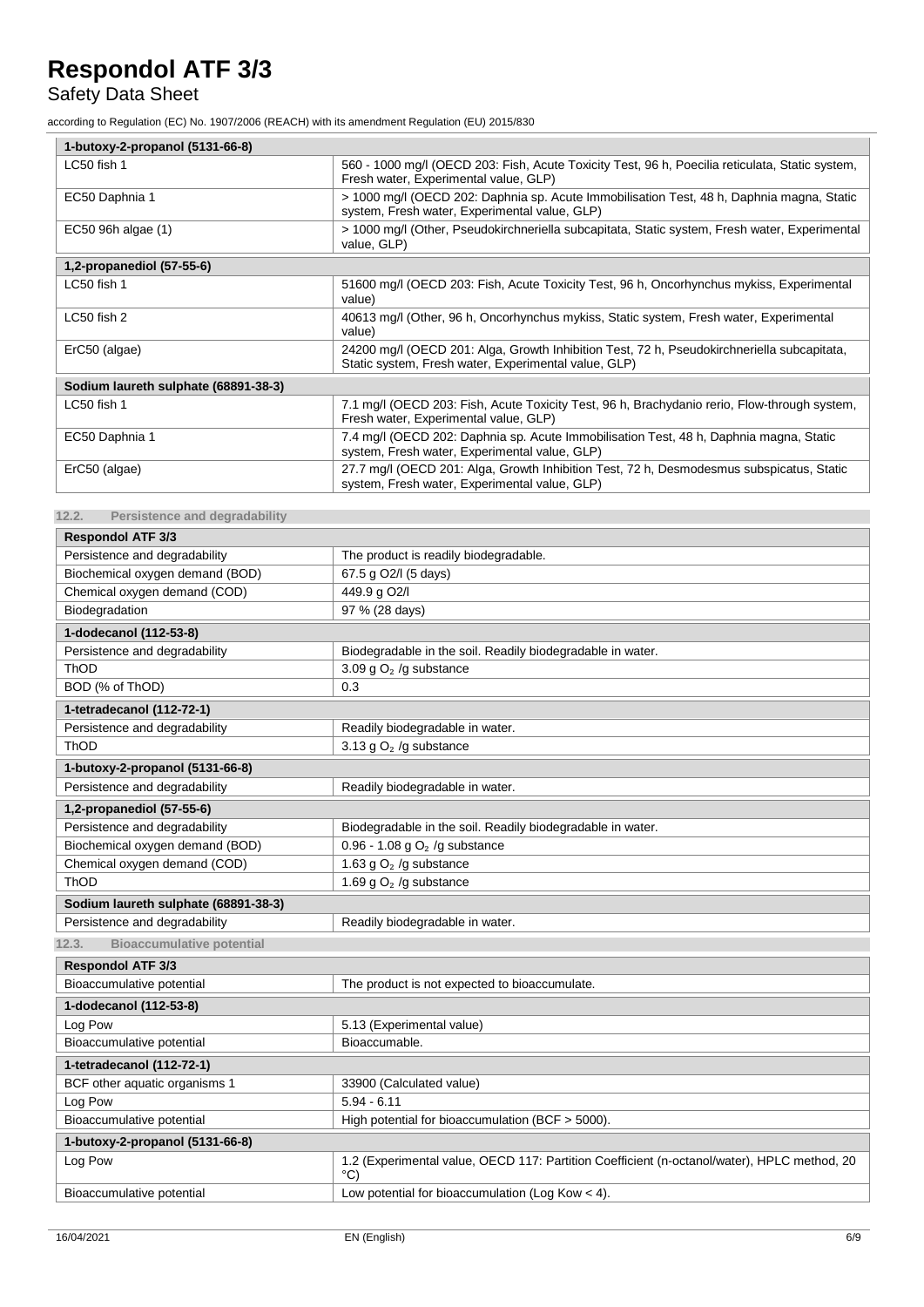### Safety Data Sheet

according to Regulation (EC) No. 1907/2006 (REACH) with its amendment Regulation (EU) 2015/830

| 1,2-propanediol (57-55-6)                          |                                                                                                                                                                                 |  |
|----------------------------------------------------|---------------------------------------------------------------------------------------------------------------------------------------------------------------------------------|--|
| BCF other aquatic organisms 1                      | 0.09                                                                                                                                                                            |  |
| Log Pow                                            | -1.07 (Experimental value, EU Method A.8: Partition Coefficient, 20.5 °C)                                                                                                       |  |
| Bioaccumulative potential                          | Not bioaccumulative.                                                                                                                                                            |  |
| Sodium laureth sulphate (68891-38-3)               |                                                                                                                                                                                 |  |
| Log Pow                                            | 0.3 (Experimental value, OECD 123: Partition Coefficient (1-Octanol/Water): Slow-Stirring<br>Method, 23 °C)                                                                     |  |
| Bioaccumulative potential                          | Low potential for bioaccumulation (Log Kow $<$ 4).                                                                                                                              |  |
| 12.4.<br><b>Mobility in soil</b>                   |                                                                                                                                                                                 |  |
| 1-dodecanol (112-53-8)                             |                                                                                                                                                                                 |  |
| Surface tension                                    | 31.8 mN/m (23 °C, 6.4 mg/l)                                                                                                                                                     |  |
| Ecology - soil                                     | Adsorbs into the soil.                                                                                                                                                          |  |
| 1-tetradecanol (112-72-1)                          |                                                                                                                                                                                 |  |
| Surface tension                                    | $0.024$ N/m                                                                                                                                                                     |  |
| Log Koc                                            | 4.71 (log Koc, Experimental value)                                                                                                                                              |  |
| Ecology - soil                                     | Adsorbs into the soil.                                                                                                                                                          |  |
| 1-butoxy-2-propanol (5131-66-8)                    |                                                                                                                                                                                 |  |
| Surface tension                                    | 57.6 N/m (20 °C, 100 vol %)                                                                                                                                                     |  |
| Ecology - soil                                     | Low potential for adsorption in soil.                                                                                                                                           |  |
| 1,2-propanediol (57-55-6)                          |                                                                                                                                                                                 |  |
| Surface tension                                    | 71.6 mN/m (21.5 °C, 1.01 g/l, EU Method A.5: Surface tension)                                                                                                                   |  |
| Log Koc                                            | 0.46 (log Koc, Calculated value)                                                                                                                                                |  |
| Ecology - soil                                     | Highly mobile in soil.                                                                                                                                                          |  |
| Sodium laureth sulphate (68891-38-3)               |                                                                                                                                                                                 |  |
| Surface tension                                    | 33 mN/m (25 °C, 721 mg/l, BS EN 14370:2004: Surface tension)                                                                                                                    |  |
| Log Koc                                            | 0.34 (log Koc, Other, QSAR)                                                                                                                                                     |  |
| Ecology - soil                                     | Highly mobile in soil.                                                                                                                                                          |  |
| 12.5.<br><b>Results of PBT and vPvB assessment</b> |                                                                                                                                                                                 |  |
| <b>Respondol ATF 3/3</b>                           |                                                                                                                                                                                 |  |
| PBT: not relevant - no registration required       |                                                                                                                                                                                 |  |
| vPvB: not relevant - no registration required      |                                                                                                                                                                                 |  |
| <b>Component</b>                                   |                                                                                                                                                                                 |  |
| 1-tetradecanol (112-72-1)                          | This substance/mixture does not meet the PBT criteria of REACH regulation, annex XIII<br>This substance/mixture does not meet the vPvB criteria of REACH regulation, annex XIII |  |
| 1-butoxy-2-propanol (5131-66-8)                    | This substance/mixture does not meet the PBT criteria of REACH regulation, annex XIII<br>This substance/mixture does not meet the vPvB criteria of REACH regulation, annex XIII |  |
| 1,2-propanediol (57-55-6)                          | This substance/mixture does not meet the PBT criteria of REACH regulation, annex XIII<br>This substance/mixture does not meet the vPvB criteria of REACH regulation, annex XIII |  |
| Sodium laureth sulphate (68891-38-3)               | This substance/mixture does not meet the PBT criteria of REACH regulation, annex XIII<br>This substance/mixture does not meet the vPvB criteria of REACH regulation, annex XIII |  |
| 12.6.<br>Other adverse effects                     |                                                                                                                                                                                 |  |
| Other adverse effects                              | : An environmental hazard cannot be excluded in the event of unprofessional handling or                                                                                         |  |
|                                                    | disposal.                                                                                                                                                                       |  |

### **SECTION 13: Disposal considerations**

**13.1. Waste treatment methods**

#### **Concentrate**

Prevent foam concentrate from entering ground water, surface water or storm drains. Small quantities of foam concentrate may be collected on absorbents which can then be disposed of. Disposal should be made in accordance with local, state and federal regulations. High temperature incineration is required at a minimum of 1000°C with a minimum residence time of 2 seconds.

#### Foam/Foam Solution

Prevent foam/foam solution from entering ground water, surface water or storm drains. Small quantities of foam solution may be collected on absorbents which can then be disposed of. Disposal should be made in accordance with local, state and federal regulations. High temperature incineration is required at a minimum of 1000°C with a minimum residence time of 2 seconds.

NOTE: Please consult Angus Fire for additional information regarding the disposal of foam concentrates and foam solutions or visit [https://angusfire.co.uk/use-discharge-and-disposal-of-firefighting-foam-products/.](https://angusfire.co.uk/use-discharge-and-disposal-of-firefighting-foam-products/)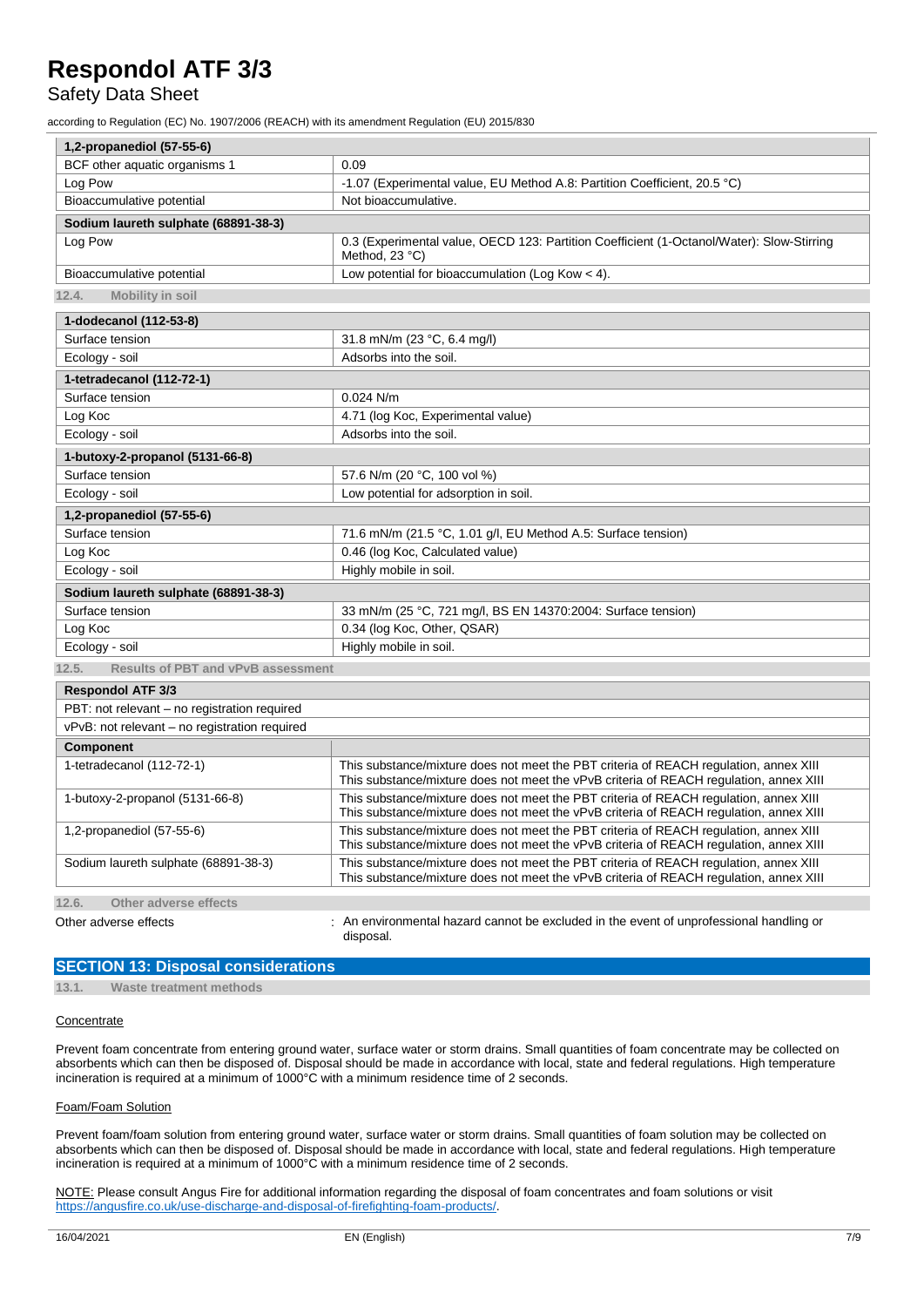## Safety Data Sheet

according to Regulation (EC) No. 1907/2006 (REACH) with its amendment Regulation (EU) 2015/830

- Product/Packaging disposal recommendations : Dispose in a safe manner in accordance with local/national regulations.
- 
- Ecology waste materials **Example 20** in Avoid release to the environment.
- European List of Waste (LoW) code : 16 03 05<sup>\*</sup> organic wastes containing dangerous substances
- 
- **SECTION 14: Transport information**

In accordance with ADR / RID / IMDG / IATA / ADN

| <b>ADR</b>                                 | <b>IMDG</b>    | <b>IATA</b>    | <b>ADN</b>     | <b>RID</b>     |
|--------------------------------------------|----------------|----------------|----------------|----------------|
| <b>UN</b> number<br>14.1.                  |                |                |                |                |
| Not applicable                             | Not applicable | Not applicable | Not applicable | Not applicable |
| 14.2.<br>UN proper shipping name           |                |                |                |                |
| Not applicable                             | Not applicable | Not applicable | Not applicable | Not applicable |
| Not applicable                             | Not applicable | Not applicable | Not applicable | Not applicable |
|                                            |                |                |                |                |
| <b>Transport hazard class(es)</b><br>14.3. |                |                |                |                |
| Not applicable                             | Not applicable | Not applicable | Not applicable | Not applicable |
| Not applicable                             | Not applicable | Not applicable | Not applicable | Not applicable |
| 14.4.<br>Packing group                     |                |                |                |                |
| Not applicable                             | Not applicable | Not applicable | Not applicable | Not applicable |
| <b>Environmental hazards</b><br>14.5.      |                |                |                |                |
| Not applicable                             | Not applicable | Not applicable | Not applicable | Not applicable |
| No supplementary information available     |                |                |                |                |

**14.6. Special precautions for user**

### **- Overland transport**

### Not applicable

**- Transport by sea**

### Not applicable

**- Air transport**

#### Not applicable

**- Inland waterway transport**

### Not applicable

**- Rail transport**

### Not applicable

**14.7. Transport in bulk according to Annex II of Marpol and the IBC Code**

Not applicable

### **SECTION 15: Regulatory information**

**15.1. Safety, health and environmental regulations/legislation specific for the substance or mixture**

### **15.1.1. EU-Regulations**

| The following restrictions are applicable according to Annex XVII of the REACH Regulation (EC) No 1907/2006:                                                                                                                                                                                                                    |                                         |  |
|---------------------------------------------------------------------------------------------------------------------------------------------------------------------------------------------------------------------------------------------------------------------------------------------------------------------------------|-----------------------------------------|--|
| 3(b) Substances or mixtures fulfilling the criteria for any of the following hazard classes or<br>categories set out in Annex I to Regulation (EC) No 1272/2008: Hazard classes 3.1 to 3.6, 3.7<br>adverse effects on sexual function and fertility or on development, 3.8 effects other than<br>narcotic effects, 3.9 and 3.10 | Respondol ATF 3/3 - 1-butoxy-2-propanol |  |

Contains no substance on the REACH candidate list

Contains no REACH Annex XIV substances

### **15.1.2. National regulations**

| <b>France</b><br>Occupational diseases                                         | : RG 84 - Affections engendrées par les solvants organiques liquides à usage professionnel<br>RG 66 - Rhinites et asthmes professionnels |     |
|--------------------------------------------------------------------------------|------------------------------------------------------------------------------------------------------------------------------------------|-----|
| Germany                                                                        |                                                                                                                                          |     |
| Reference to AwSV                                                              | : Water hazard class (WGK) 1, Slightly hazardous to water (Classification according to AwSV,<br>Annex 1)                                 |     |
| 12th Ordinance Implementing the Federal<br>Immission Control Act - 12. BlmSchV | : Is not subject of the 12. BlmSchV (Hazardous Incident Ordinance)                                                                       |     |
| 16/04/2021                                                                     | EN (English)                                                                                                                             | 8/9 |